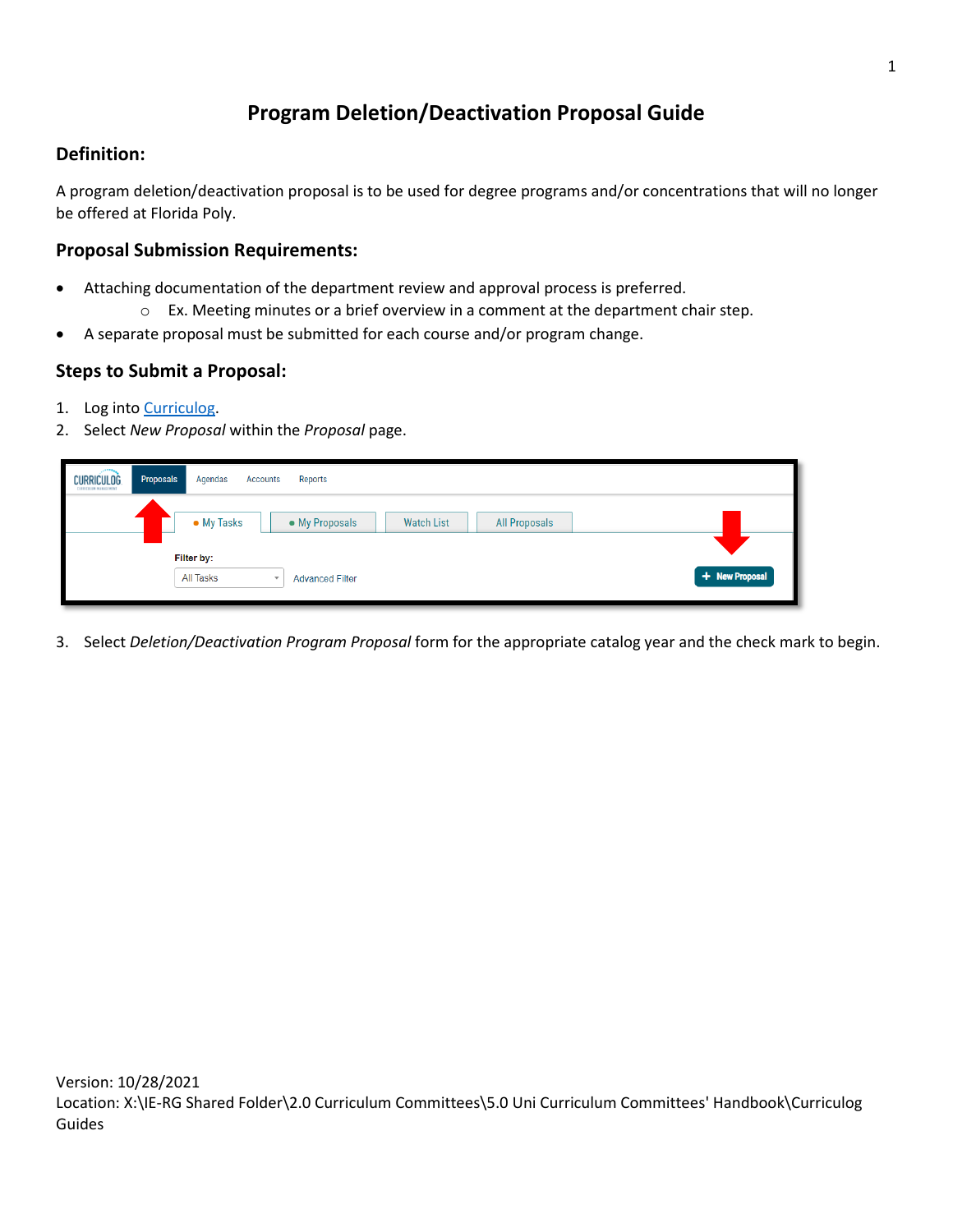| <b>All Processes</b>                                        | Courses                                                                     | Programs | <b>Others</b> |  |     |  |
|-------------------------------------------------------------|-----------------------------------------------------------------------------|----------|---------------|--|-----|--|
| Sort by:<br>Process Title $\rightarrow$                     |                                                                             |          |               |  |     |  |
| 1. Revision Course Proposal 2022-23<br>5 mandatory 24 total | 000000000000000000000000                                                    |          |               |  | ΓZ. |  |
| 4 mandatory 16 total                                        | 2. Revision Program Proposal 2022-23<br>000000000000000                     |          |               |  |     |  |
| 3. New Course Proposal 2022-23<br>4 mandatory 23 total      | 00000000000000000000000                                                     |          |               |  | ſZ. |  |
| 4. New Program Proposal 2022-23<br>3 mandatory 15 total     | 00000000000000                                                              |          |               |  | ſZ. |  |
| 4 mandatory 23 total                                        | 5. Deletion/Deactivation Course Proposal 2022-23<br>00000000000000000000000 |          |               |  | M   |  |
| 3 mandatory 15 total                                        | 6. Deletion/Deactivation Program Proposal 2022-23<br>00000000000000         |          |               |  | EZ. |  |

4. Select the Program Type (Program) and then import the program data from the current catalog by clicking *Import* in the top left corner of the page.

| <b>B</b> Save All Changes                                                                                                                                                         | <b>Participants</b>                                                                                                                                                                                                      |
|-----------------------------------------------------------------------------------------------------------------------------------------------------------------------------------|--------------------------------------------------------------------------------------------------------------------------------------------------------------------------------------------------------------------------|
| Validate and Launch Proposal                                                                                                                                                      | <b>E</b> Run Impact Report <b>B</b> Save All Changes <b>C</b> Validate and Launch Proposal                                                                                                                               |
| $\frac{1}{2}$ import                                                                                                                                                              | $\frac{1}{2}$ import                                                                                                                                                                                                     |
| al Help<br>$\checkmark$                                                                                                                                                           | $\bigcap$ Jay Hoy<br>Proposal Help <b>D</b> Integration Manager - Work - Microsoft Edge<br>0<br>$\times$<br>chttps://floridapolytechnic.curriculog.com/hermes?display=hermesAvailableLegend&method=proposal&systemItemId |
| G<br>al Catalog Information<br>$\hat{\phantom{a}}$                                                                                                                                | <b>General Cata</b><br><b>Close Windo</b>                                                                                                                                                                                |
| To Initiate a Proposal:<br>1. Select "Program" under the Program Type Question.                                                                                                   | To Initiate<br><b>Import Data Into Your Proposal</b><br>Select an external system from which you would like to inport curriculum data.<br>1. Import                                                                      |
| 2. Import data from the current catalog by clicking "Import".<br>3. Fill in any blank required fields and attach necessary documents. Do not make<br>proposed edits in this step. | Acalog: 2022-2023 Undergraduate Catalog<br>2. Fill in<br>propos<br>Acalog: 2022-23 Graduate Catalog<br>3. Launc                                                                                                          |
| 4. Launch the proposal by clicking "Validate and Launch Proposal".                                                                                                                | 4. Go to                                                                                                                                                                                                                 |
| 5. Go to "My Proposals", select the proposal, and make the desired changes to the                                                                                                 | <b>Cancel Import</b>                                                                                                                                                                                                     |
| program details and add any appropriate comments.                                                                                                                                 | course                                                                                                                                                                                                                   |
| 6. Approve the proposal.                                                                                                                                                          | 5. Appro                                                                                                                                                                                                                 |
| Please direct questions to Jay Hoying for undergraduate proposals and Sarah Marki for graduate                                                                                    | Please direct                                                                                                                                                                                                            |
| proposals. Reference the Registrar Office webpage for detailed instructions.                                                                                                      | proposals. Re                                                                                                                                                                                                            |
| Program Type*                                                                                                                                                                     | <b>Revision Tvr</b>                                                                                                                                                                                                      |
| <b>Program</b>                                                                                                                                                                    | Course D                                                                                                                                                                                                                 |
| ○ Shared Core                                                                                                                                                                     | $\Box$ Learning                                                                                                                                                                                                          |
| Choose Program                                                                                                                                                                    | Credit Tobar communitying or unsur-                                                                                                                                                                                      |

Version: 10/28/2021

Location: X:\IE-RG Shared Folder\2.0 Curriculum Committees\5.0 Uni Curriculum Committees' Handbook\Curriculog Guides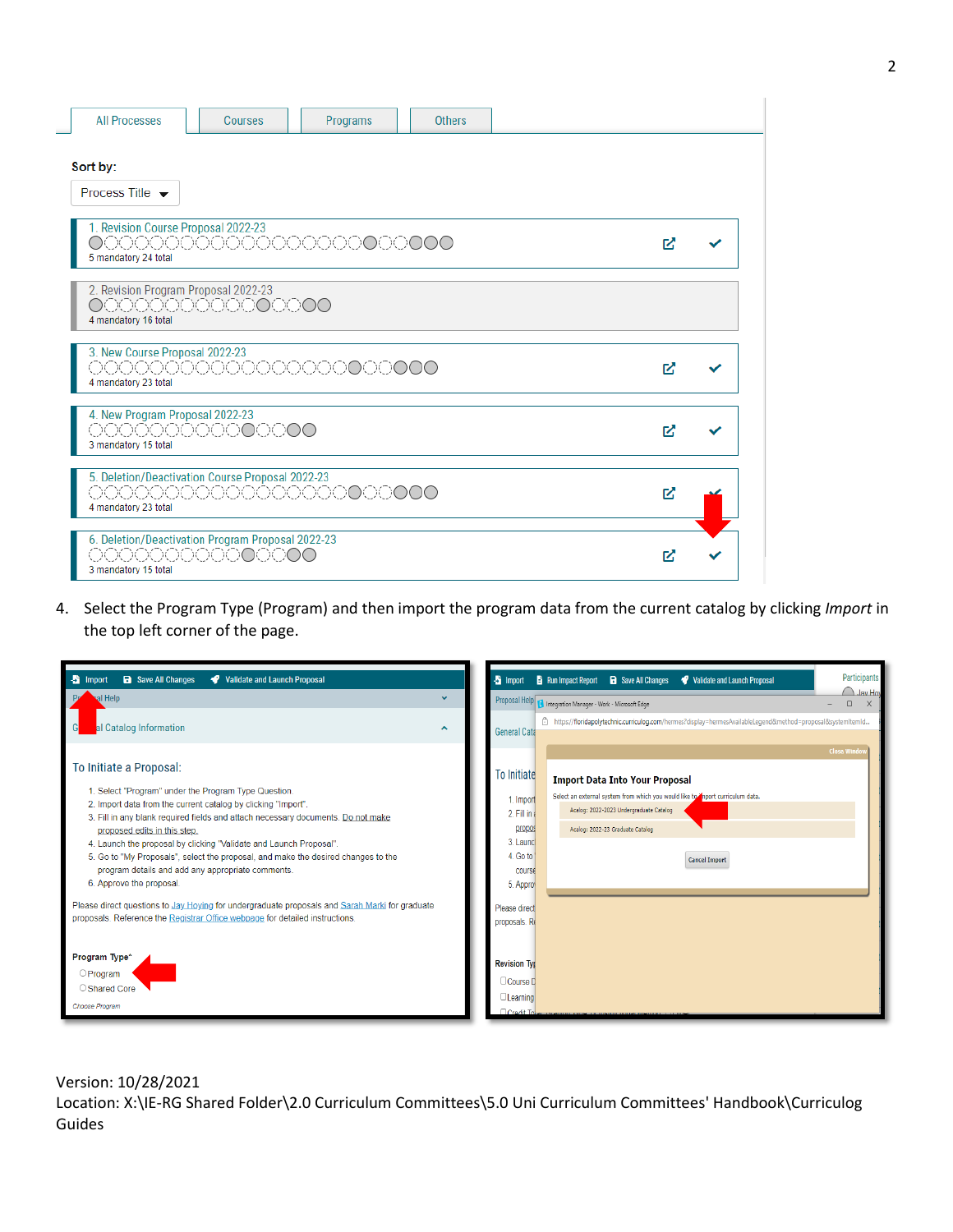5. Search for the program you wish to revise utilizing the appropriate search criteria and select the Program Plan of Study version. Import all data that is mapped by selecting *Import this Item*.

| <b>Filter Programs</b>                                         |                                                                                                     |  |  |  |
|----------------------------------------------------------------|-----------------------------------------------------------------------------------------------------|--|--|--|
| <b>Search all programs</b>                                     |                                                                                                     |  |  |  |
| Or add filter                                                  | $\checkmark$<br>Filter by field                                                                     |  |  |  |
|                                                                |                                                                                                     |  |  |  |
| <b>Start Date:</b>                                             | <b>End Date:</b><br><b>Sort Results By:</b>                                                         |  |  |  |
|                                                                | Name X                                                                                              |  |  |  |
|                                                                | Exclude previously in the ted items                                                                 |  |  |  |
|                                                                |                                                                                                     |  |  |  |
|                                                                | <b>Search Available Curriculum</b><br><b>Select Another External System</b><br><b>Cancel Import</b> |  |  |  |
|                                                                | earch Results (1 to 20 of 38)                                                                       |  |  |  |
|                                                                | Additional Florida Requirements                                                                     |  |  |  |
|                                                                | <b>Applied Liberal Studies</b>                                                                      |  |  |  |
| Associate of Arts (General)                                    |                                                                                                     |  |  |  |
| Bachelor of Science, Applied Mathematics (Plan of Study)       |                                                                                                     |  |  |  |
| Bachelor of Science, Applied Mathematics (Program Description) |                                                                                                     |  |  |  |
| <b>Bachelor of Science Business Analytics (Plan of Study)</b>  |                                                                                                     |  |  |  |

6. Import all selected data by selecting the *Import This Item* button.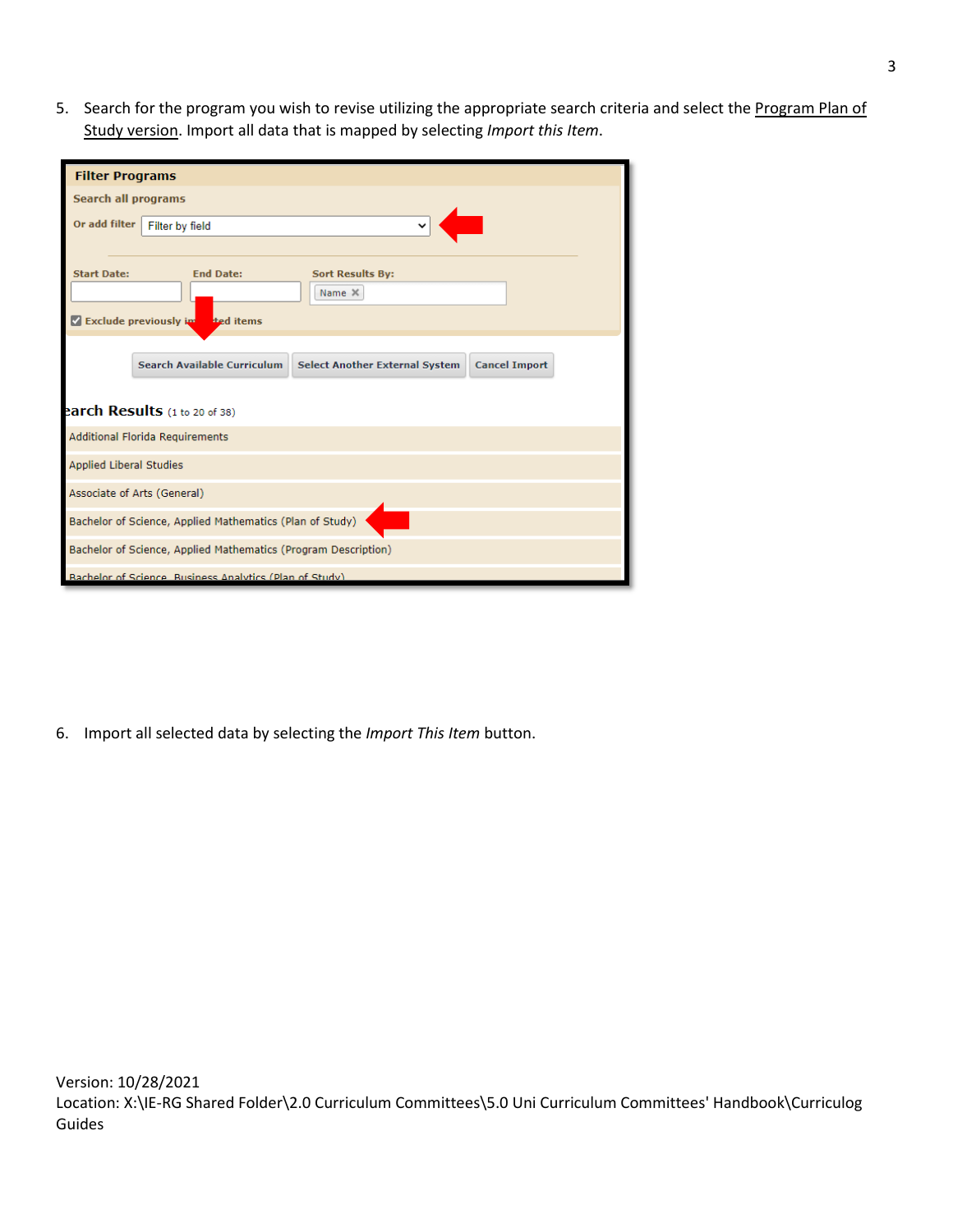| <b>Import Data Into Your Proposal</b>                                                                                                                                                                                                                                |                                                                                                                                                                                                                   |                        |  |  |  |
|----------------------------------------------------------------------------------------------------------------------------------------------------------------------------------------------------------------------------------------------------------------------|-------------------------------------------------------------------------------------------------------------------------------------------------------------------------------------------------------------------|------------------------|--|--|--|
| Confirm the fields that will be imported into your proposal (only fields that are mapped will be listed here). If you<br>would like to prevent the imported data from overwriting an existing field in your proposal, click "Import Field" to<br>uncheck that field. |                                                                                                                                                                                                                   |                        |  |  |  |
| Once you click Import, your data will be validated against the proposal. Any data that is incorrect will have a<br>message telling you what is wrong with the data, and it will not be imported into the form to prevent errors.                                     |                                                                                                                                                                                                                   |                        |  |  |  |
| <b>Field Name</b>                                                                                                                                                                                                                                                    | <b>Data Preview</b>                                                                                                                                                                                               | <b>Import</b><br>Field |  |  |  |
| » General Catalog Information: Program Type                                                                                                                                                                                                                          | <b>Bachelor</b><br>No match was found<br>The following option could not be imported:<br>$\circ$<br><b>Bachelor</b>                                                                                                | V                      |  |  |  |
| » General Catalog Information: Department                                                                                                                                                                                                                            | <b>Applied Mathematics</b>                                                                                                                                                                                        | ⊽                      |  |  |  |
| » General Catalog Information: Program Title                                                                                                                                                                                                                         | Bachelor of Science, Applied Mathematics (Plan of<br>Study)                                                                                                                                                       | M                      |  |  |  |
| » General Catalog Information: Program<br>Description                                                                                                                                                                                                                | Program only available to first time in college<br>students admitted Fall 2019 and later. See also<br>the the Bachelor of Science, Applied Mathematics<br>(Program Description). **Course offering<br>frequency s | м                      |  |  |  |
| » General Catalog<br>rmation: Prospective<br>Curriculum                                                                                                                                                                                                              | Program has 27 cores and 68 courses.                                                                                                                                                                              | V                      |  |  |  |
|                                                                                                                                                                                                                                                                      |                                                                                                                                                                                                                   |                        |  |  |  |
| <b>Import This Item</b><br><b>Return to Search</b>                                                                                                                                                                                                                   | <b>Select Another External System</b><br><b>Cancel Import</b>                                                                                                                                                     |                        |  |  |  |

- 7. Fill in all blank required fields marked with an asterisk. The Summary and Justification section should include the rationale for the removal of the program from the curriculum. If the proposal impacts another separate proposal that should be noted in this space.
- 8. To attach documents, select *Files* on the right side of the form. Select *Choose File*, locate and select your file, and select *Upload*.
	- a. Comments can also be made by selecting the discussion tab.

| <b>Upload File</b>                               | x                              |
|--------------------------------------------------|--------------------------------|
| File   Choose File   No file chosen              | <b>Discussion</b>              |
| Upload                                           | 這<br>Workflow<br><b>Status</b> |
| <b>Attached Files</b>                            | 兦<br>Signatures                |
| There are no attached files.<br>Show File Markup | O.<br><b>Files</b>             |
|                                                  |                                |

- 9. Launch the proposal by selecting *Validate and Launch Proposal*.
	- a. If items are missing or in error, you will receive a message detailing the issues to correct. If there are no errors, select *Launch*.

Version: 10/28/2021 Location: X:\IE-RG Shared Folder\2.0 Curriculum Committees\5.0 Uni Curriculum Committees' Handbook\Curriculog Guides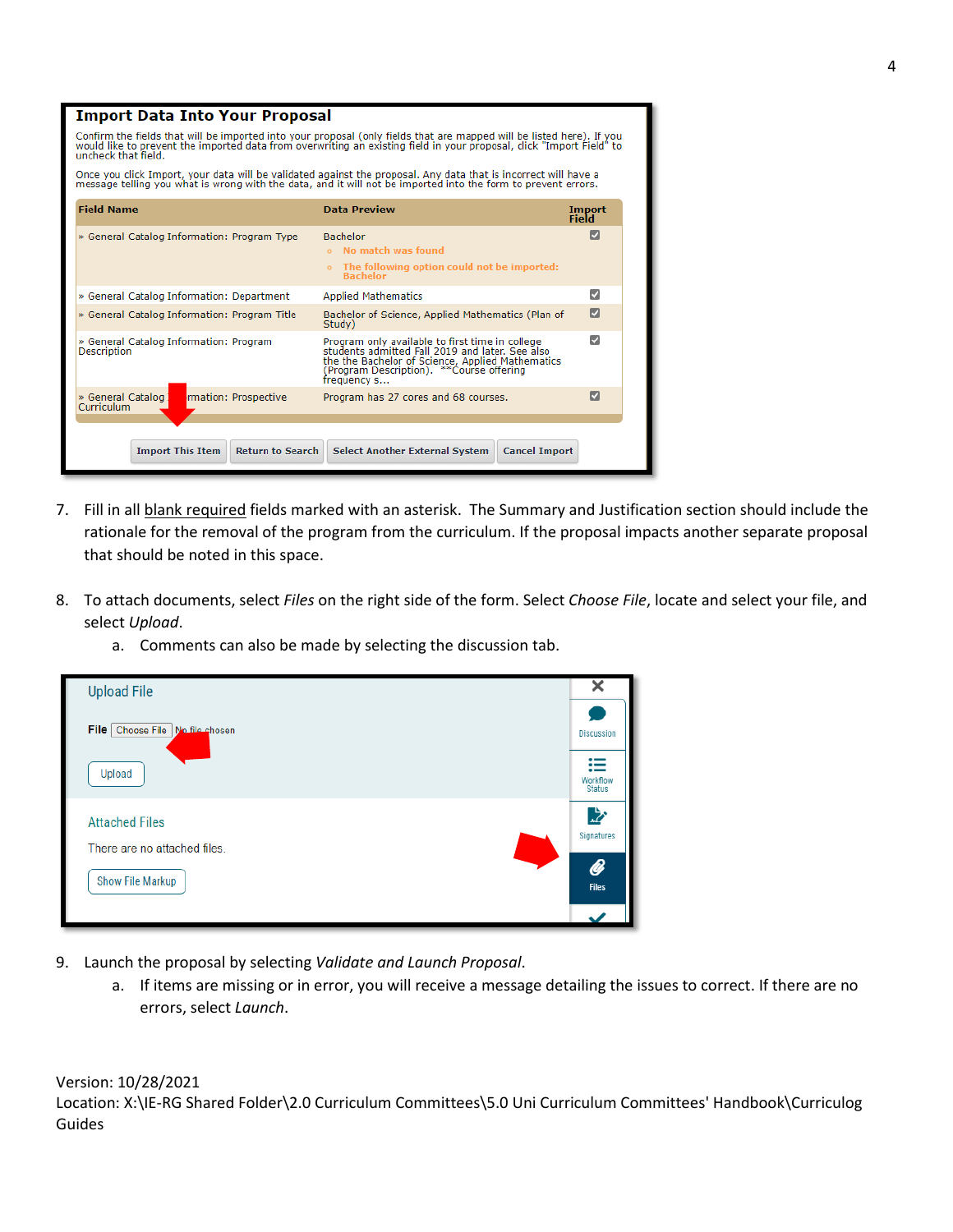| Bachelor of Science, Applied Mathematics (Plan of Study)<br>9. Test Program Proposal<br>unlaunched |   |
|----------------------------------------------------------------------------------------------------|---|
| Validate and Launch Proposal<br><b>a</b> Save All Changes<br><b>Import</b>                         |   |
| Proposal Help                                                                                      | v |
| <b>General Catalog Information</b>                                                                 | 灬 |
|                                                                                                    |   |



10. The proposal is now fully submitted and will go through the designated workflow. The progress of the proposal can be tracked by selecting the *Workflow Status* tab on the right of the proposal. The proposal can always be found under the *My Proposals* tab in Curriculog.

| Proposals<br>Agendas<br>Accounts<br>Reports                                                                                                                                     |   |                |   |
|---------------------------------------------------------------------------------------------------------------------------------------------------------------------------------|---|----------------|---|
| • My Tasks<br>• My Proposals<br><b>All Proposals</b><br><b>Watch List</b>                                                                                                       |   |                |   |
| Filter by:                                                                                                                                                                      |   |                |   |
| All My Proposals<br><b>Advanced Filter</b><br>$\overline{\mathbf{v}}$                                                                                                           |   | + New Proposal |   |
| ACG - 2020 -<br>Unlaunched<br>Status:<br>8. Test 2022-23<br>Last Activity: Oct 4, 2021 11:26 AM by Jay Hoying                                                                   |   |                | ш |
| Bachelor of Science, Applied Mathematics (Plan of Study)<br>Status:<br>Unlaunched<br>2. Revision Program Proposal 2022-23<br>Last Activity: Oct 20, 2021 11:31 AM by Jay Hoying |   |                | m |
| Bachelor of Science, Applied Mathematics (Plan of Study)<br>$\mathbf{O}$<br>9. Test Program Proposal<br>Last Activity: Oct 20, 2021 2:43 PM by Jay Hoying                       | М | ↳              | m |

Version: 10/28/2021 Location: X:\IE-RG Shared Folder\2.0 Curriculum Committees\5.0 Uni Curriculum Committees' Handbook\Curriculog Guides